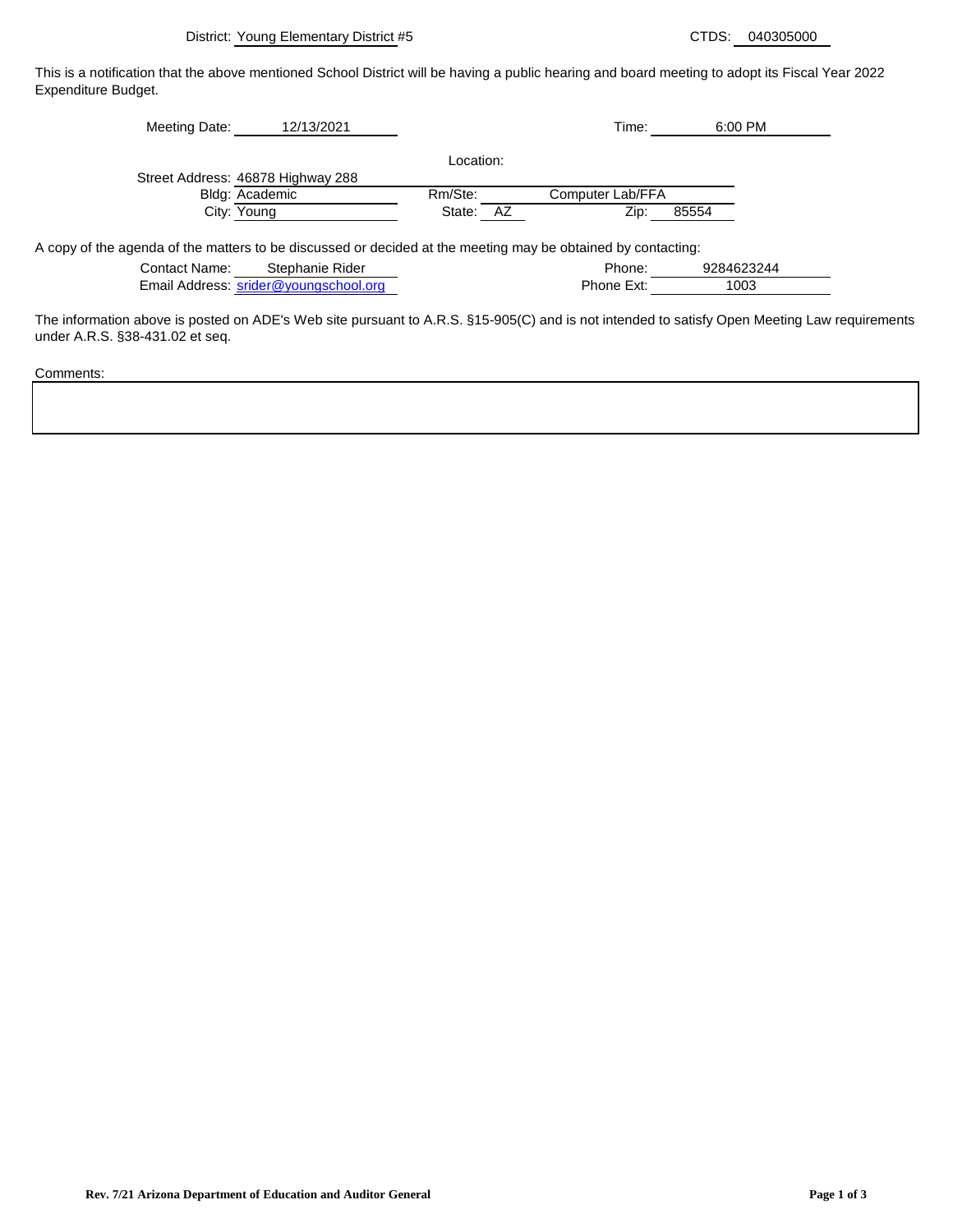## **SUMMARY OF SCHOOL DISTRICT PROPOSED EXPENDITURE BUDGET**

| I certify that the Budget of       | <b>Young Elementary District # 5</b> | Gila                                                                                    | County for fiscal year 2022 was officially |
|------------------------------------|--------------------------------------|-----------------------------------------------------------------------------------------|--------------------------------------------|
| proposed by the Governing Board on | December 13                          | , 2021, and that the complete Proposed Expenditure Budget may be reviewed by contacting |                                            |
| <b>Stephanie Rider</b>             | at the District Office, telephone    | 9284623244                                                                              | during normal business hours.              |

|                                                                                                                                                                                                                                                      |                 |                              |                                      | <b>President of the Governing Board</b>                                                                                         |                 |
|------------------------------------------------------------------------------------------------------------------------------------------------------------------------------------------------------------------------------------------------------|-----------------|------------------------------|--------------------------------------|---------------------------------------------------------------------------------------------------------------------------------|-----------------|
| 1. Average Daily Membership:                                                                                                                                                                                                                         | <b>2020 ADM</b> | Prior Yr.<br><b>2021 ADM</b> | <b>Budget Yr.</b><br><b>2022 ADM</b> | 4. Average Teacher Salaries (A.R.S. §15-903.E)<br>1. Average salary of all teachers employed in FY 2022 (budget year)           | 54,041          |
| <b>Attending</b>                                                                                                                                                                                                                                     | 0.000           | 44.083                       | 44.124                               | 2. Average salary of all teachers employed in FY 2021 (prior year)<br>3. Increase in average teacher salary from the prior year | 51,942<br>2,099 |
| 2. Tax Rates:                                                                                                                                                                                                                                        |                 | <b>Prior FY</b>              | <b>Est. Budget FY</b>                | 4. Percentage increase                                                                                                          | 4%              |
| <b>Primary Rate</b> (equalization formula funding and budget add-<br>ons not required to be in secondary rate)<br>Secondary Rate (voter-approved overrides, bonds, and Career<br>Technical Education Districts, and desegregation, if<br>applicable) |                 | 6.5216<br>0.0000             | 6.5216<br>0.0000                     | Comments on average salary calculation (Optional):                                                                              |                 |
| 3. Budgeted expenditures and budget limits                                                                                                                                                                                                           |                 | <b>Budgeted</b>              |                                      |                                                                                                                                 |                 |
|                                                                                                                                                                                                                                                      |                 | <b>Expenditures</b>          | <b>Budget Limit</b>                  |                                                                                                                                 |                 |
| Maintenance & Operation Fund                                                                                                                                                                                                                         |                 | 1,667,113                    | 1,667,113                            |                                                                                                                                 |                 |
| <b>Classroom Site Fund</b>                                                                                                                                                                                                                           |                 | 128,107                      | 128,107                              | 5. Average salary of all teachers employed in FY 2018                                                                           | 50,690          |
| <b>Unrestricted Capital Outlay Fund</b>                                                                                                                                                                                                              |                 | 115,391                      | 116,357                              | 6. Total percentage increase in average teacher salary since FY 2018                                                            | 7%              |

**Gila**

| <b>MAINTENANCE AND OPERATION EXPENDITURES</b> |                              |                    |                  |                  |                  |                  |                 |
|-----------------------------------------------|------------------------------|--------------------|------------------|------------------|------------------|------------------|-----------------|
|                                               |                              |                    |                  |                  |                  | % Inc. / (Decr.) |                 |
|                                               | <b>Salaries and Benefits</b> |                    | Other            |                  | <b>TOTAL</b>     |                  | from            |
|                                               | <b>Prior FY</b>              | <b>Budget FY</b>   | <b>Prior FY</b>  | <b>Budget FY</b> | <b>Prior FY</b>  | <b>Budget FY</b> | <b>Prior FY</b> |
| <b>100 Regular Education</b>                  |                              |                    |                  |                  |                  |                  |                 |
| <b>1000 Instruction</b>                       | 493,229                      |                    | 18,073           |                  |                  |                  |                 |
|                                               |                              | 532,728            |                  | 22,033           | 511,302          | 554,761          | 8.5%            |
| <b>2000 Support Services</b><br>2100 Students | $\theta$                     | $\mathbf{0}$       | 368              | 368              | 368              | 368              | 0.0%            |
| <b>2200 Instructional Staff</b>               | 1,050                        | 5,701              | 1,849            | 787              | 2,899            | 6,488            | 123.8%          |
|                                               | 260,946                      | 352,280            | 406,505          | 396,406          | 667,451          | 748,686          | 12.2%           |
| 2300, 2400, 2500 Administration               |                              |                    |                  |                  |                  |                  |                 |
| 2600 Oper./Maint. of Plant                    | 37,903<br>$\Omega$           | 68,263<br>$\theta$ | 73,000           | 78,973           | 110,903          | 147,236          | 32.8%           |
| 2900 Other                                    |                              |                    | $\Omega$         | $\mathbf{0}$     | $\mathbf{0}$     | $\Omega$         | 0.0%            |
| 3000 Oper. of Noninstructional Services       | 24,036                       | 24,036             | 470              | 470              | 24,506           | 24,506           | 0.0%            |
| 610 School-Sponsored Cocurric. Activities     | 1,616                        | 1,616              | 23,451           | 23,451           | 25,067           | 25,067           | 0.0%            |
| 620 School-Sponsored Athletics                | 1,348                        | 1,348              | $\mathbf{0}$     | $\Omega$         | 1,348            | 1,348            | 0.0%            |
| 630, 700, 800, 900 Other Programs             | $\Omega$                     | $\theta$           | $\Omega$         | $\Omega$         | $\Omega$         | $\Omega$         | 0.0%            |
| <b>Regular Education Subsection Subtotal</b>  | 820,128                      | 985,972            | 523,716          | 522,488          | 1,343,844        | 1,508,460        | 12.2%           |
| 200 and 300 Special Education                 |                              |                    |                  |                  |                  |                  |                 |
| 1000 Instruction                              | 137,281                      | 137,281            | 7,597            | 7,597            | 144,878          | 144,878          | 0.0%            |
| <b>2000 Support Services</b>                  |                              |                    |                  |                  |                  |                  |                 |
| 2100 Students                                 | $\theta$                     | $\mathbf{0}$       | $\mathbf{0}$     | $\mathbf{0}$     | $\boldsymbol{0}$ | $\Omega$         | 0.0%            |
| <b>2200 Instructional Staff</b>               | $\overline{0}$               | $\overline{0}$     | $\mathbf{0}$     | $\mathbf{0}$     | $\mathbf{0}$     | $\mathbf{0}$     | 0.0%            |
| 2300, 2400, 2500 Administration               | $\overline{0}$               | $\overline{0}$     | $\mathbf{0}$     | $\mathbf{0}$     | $\mathbf{0}$     | $\mathbf{0}$     | 0.0%            |
| 2600 Oper./Maint. of Plant                    | $\overline{0}$               | $\overline{0}$     | $\mathbf{0}$     | $\mathbf{0}$     | $\mathbf{0}$     | $\mathbf{0}$     | 0.0%            |
| 2900 Other                                    | $\overline{0}$               | $\overline{0}$     | $\mathbf{0}$     | $\mathbf{0}$     | $\mathbf{0}$     | $\mathbf{0}$     | 0.0%            |
| 3000 Oper. of Noninstructional Services       | $\mathbf{0}$                 | $\overline{0}$     | $\overline{0}$   | $\theta$         | $\Omega$         | $\Omega$         | 0.0%            |
| <b>Special Education Subsection Subtotal</b>  | 137,281                      | 137,281            | 7,597            | 7,692            | 144,878          | 144,878          | 0.0%            |
| <b>400 Pupil Transportation</b>               | 4,906                        | 10,906             | 6.000            | $\mathbf{0}$     | 10,906           | 10,906           | 0.0%            |
| 510 Desegregation                             | $\boldsymbol{0}$             | $\boldsymbol{0}$   | $\boldsymbol{0}$ | $\mathbf{0}$     | $\boldsymbol{0}$ | $\mathbf{0}$     | 0.0%            |
| <b>530 Dropout Prevention Programs</b>        | $\mathbf{0}$                 | $\overline{0}$     | $\mathbf{0}$     | $\mathbf{0}$     | $\mathbf{0}$     | $\mathbf{0}$     | 0.0%            |
| 540 Joint Career and Technical Education      |                              |                    |                  |                  |                  |                  |                 |
| and Vocational Education Center               | $\overline{0}$               | $\mathbf{0}$       | $\overline{0}$   | $\boldsymbol{0}$ | $\boldsymbol{0}$ | $\mathbf{0}$     | 0.0%            |
| 550 K-3 Reading Program                       | $\Omega$                     | $\Omega$           | 2,774            | 2,774            | 2,774            | 2,774            | 0.0%            |
| <b>TOTAL EXPENDITURES</b>                     | 962,315                      | 1,134,159          | 540,087          | 532,954          | 1,502,402        | 1,667,113        | 11.0%           |